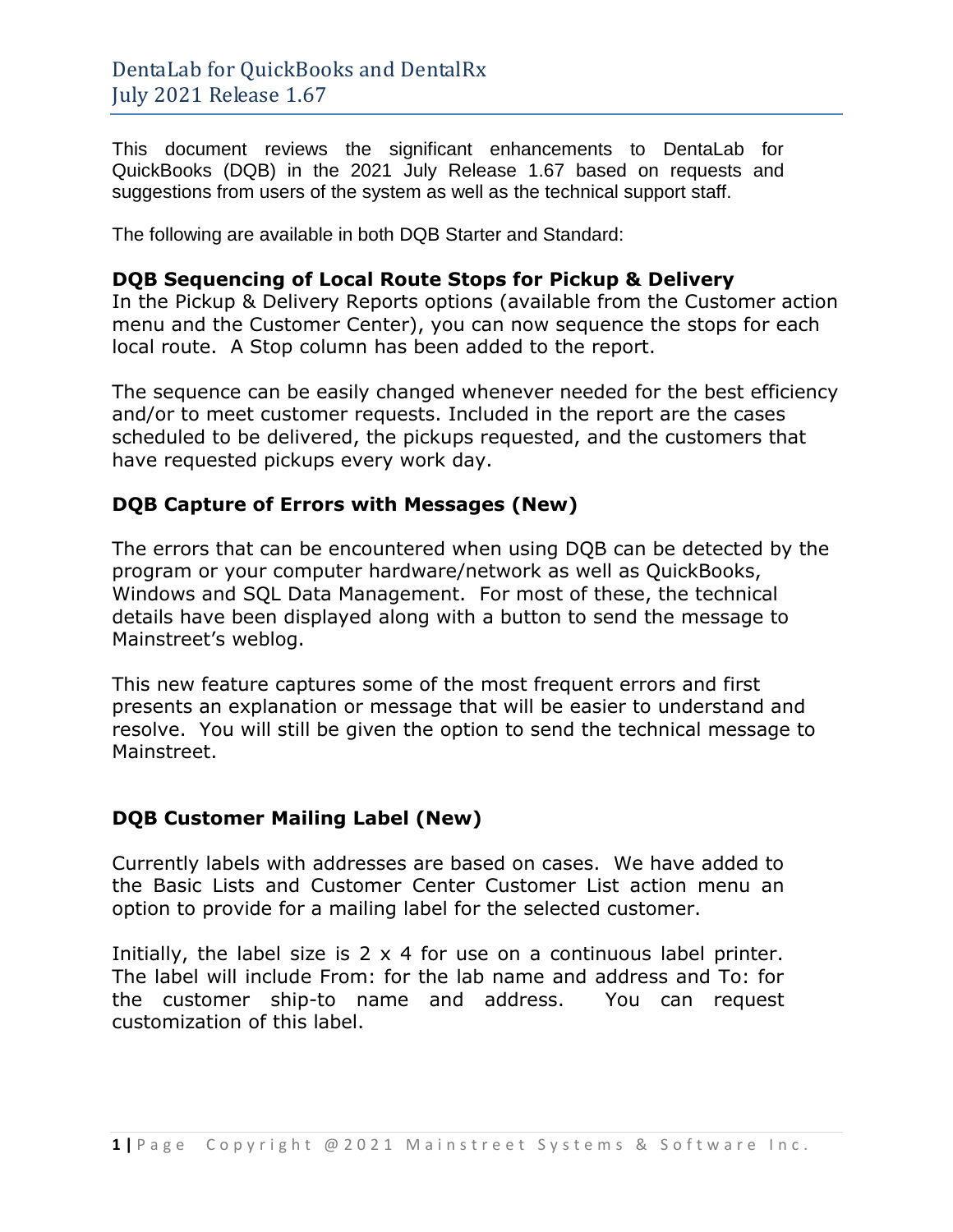## **DQB Call List: Add Date Range**

For the current Call List, the date used is the case Enter Date. We have added the ability to request a range of dates.

## **QB Inactive Customers**

In DQB Case Entry and Invoicing (Single, Batch, Sequenced Batch), the program will determine if the customer has been set to Inactive in QuickBooks. If it has, the transaction will not continue and an alert will be issued:

This customer has been set to Inactive in QuickBooks. Your request can not be completed.

If invoicing, the message will also say: Invoice for case #\_\_\_\_\_\_\_ cannot be created.

**NOTE:** Before setting a customer to Inactive status in QuickBooks, be sure to determine whether all cases for the customer have been completed. In DQB, you can set the status and customer criteria in the Case List to find and review them.